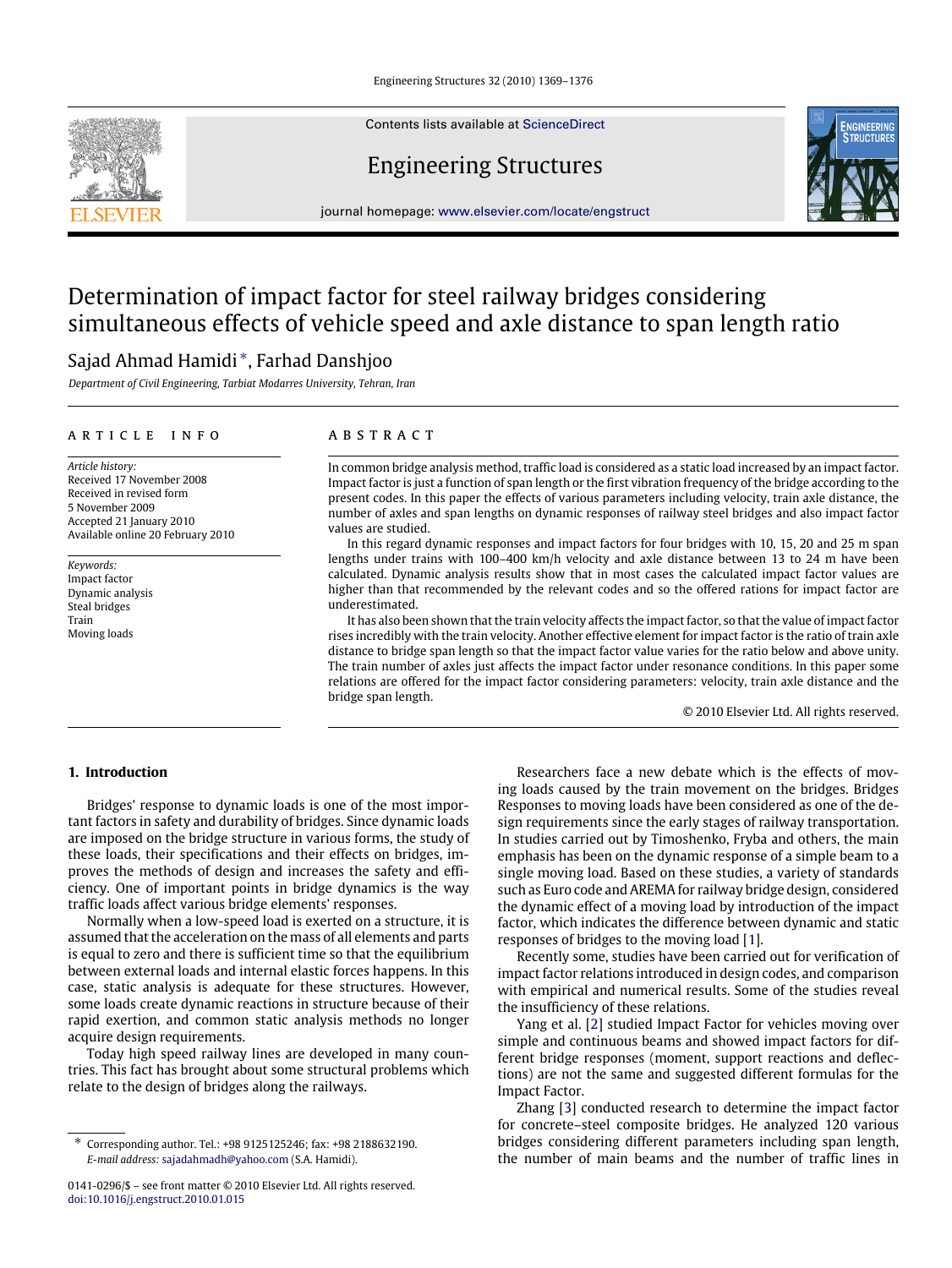ABAQUS environment. To stimulate traffic load, some concentrated moving loads were implemented. As the vehicle mass was not very relative to bridge mass, the vehicle bridge interaction was disregarded. According to this research the Impact Factor for composite bridges based on AASHTO formula is over-estimated for moment and deflection and is under-estimated for support reaction.

Fryba [\[4\]](#page--1-3) studied the resonance condition caused by the train movement on bridges and introduced two parameters as the main causes of resonance vibration: the first is the exerting of consecutive loads due to train axles and the other is the high speed of modern trains. In this research, simple equations for impact factor are proposed. He also showed that the magnitude of vibration amplitude in a resonance condition is in direct relation with bridge span length and squared value of velocity and adversely relates to damping, train length and bridge stiffness.

Cheng [\[5\]](#page--1-4) studied railway bridge vibration, considering the rail's conditions and showed that the rail's conditions do not have a noticeable effect on bridge vibrations. He also studied dynamic magnification coefficients for the different conditions of rails.

Lin [\[6\]](#page--1-5) studied the resonance condition in the dynamic response of railway bridges to train movement and showed that the bridge vibration frequencies must be different from train frequency.

Lou [\[7\]](#page--1-6) evaluated railway bridge and train responses with the finite element model, and studied the effect of rail smoothness on the reduction of bridge dynamic response. In this research, train, rail and bridge were modeled as an integrated model, to study the bridge and train interactions. Equations of motion are directly derived from the Hamilton principle. The resulting equations are solved by direct integration. The results have shown that the rail conditions have serious effects on vertical displacement and acceleration of the train but not on train body rotation and vertical displacement and acceleration of the bridge. Therefore, the rail condition is only important for passengers' comfort.

Goicolea [\[1\]](#page--1-0), considering the resonance phenomenon in bridges as a result of consecutive moving loads exerted by train passage, emphasized the inadequacy of the European design manual's methods. According to his research, dynamic response of bridges designed based on European Rail Research Institute (ERRI) recommended specifications are more than expected values in some velocities and specific axle distances.

Yang et al. [\[8\]](#page--1-7) studied the dynamic response of bridge girders with elastic bearings to moving train loads. The results indicate that the insertion of elastic bearings at the supports of the beam for the purpose of isolating the earthquake forces may adversely amplify the dynamic response of the beam to moving train loads.

### **2. Impact factor in various codes**

 $1 - \sqrt{24}$ 

In common methods for bridge design, in order to account for dynamic effects of vehicle load, traffic load is assumed as a static load increased by implementing the impact factor. The impact factor (*I*) is defined based on maximum value of dynamic and static responses:

$$
I = \frac{D_{dyn} - D_{st}}{D_{st}} \Rightarrow \frac{D_{dyn}}{D_{st}} = 1 + I.
$$
 (1)

As the impact factor based on deflection is greater than those based on other responses like acceleration [\[2\]](#page--1-1) in this paper dynamic and static deflection at the midpoint of bridges considered the calculation of impact factor.

In most current design, code span length (*L*) has been recognized as the only effective parameter on dynamic reaction for bridge design. For instance AASHTO manual suggests Eq. [\(2\)](#page-1-0) for impact factor [\[9\]](#page--1-8):

$$
I = \frac{15/24}{L + 38/1} < 30\%.\tag{2}
$$

<span id="page-1-1"></span>

**Fig. 1.** Impact factor based on various codes.

American railway bridges manual (AREMA) has proposed Eq. [\(6\)](#page--1-9) for impact coefficient in steel railway bridges [\[10\]](#page--1-10).

$$
I = \begin{cases} 40 - \frac{3L^2}{148.6} & L \le 24 \\ 16 + \frac{182.9}{L - 9.1} & L \ge 24. \end{cases}
$$
(3)

Iranian code for loading on bridges suggests relation 4 for impact factor based on bridge span length [\[11\]](#page--1-11).

$$
I = \begin{cases} \frac{1.44}{\sqrt{L} - 0.2} + 0.82: & \text{Good maintenance} \\ \frac{2.16}{\sqrt{L} - 0.2} + 0.73: & \text{Other situations.} \end{cases}
$$
(4)

In some bridge design codes, such as the OHBD (Canada) and Australian manual, impact factor is measured based on the first vibration frequency of the bridge. For instance, OHBD specified impact factor equal to 0.2, 0.4 and 0.25 for bridges with a first natural frequency less than 1 Hz, between 2.5 and 4.5 Hz and greater than 6 Hz, respectively. For points between 1–2.5 Hz and 4.5–6 Hz the value of impact factor varies linearly. The impact factor relations in [Fig. 1](#page-1-1) are drawn based on bridge span length according to different codes [\[11\]](#page--1-11).

Comparison of impact factor values calculated from various codes shows that in span ranges of 25 to 50 m OHDB suggests higher values for (*I*) among others, while for smaller spans, AREMA and Japan manuals are more conservative.

### **3. Dynamic responses of bridge under moving concentrated loads**

The simplest method to consider the dynamic responses of bridges under moving vehicles is to see the bridge as a simple beam and conduct dynamic analysis of concentrated loads traveling at a constant speed. This method, while precise, is simple and takes a short time to perform many analyses, providing the possibility to consider various parameters' effects, which is necessary in this research. To study the theory of train movement over the bridge with a simple span, a beam with span length ''*L*'' and constant cross section is considered [\(Fig. 2\)](#page--1-12). The train is also assumed as a set of concentrated loads with equal distances which move with a constant velocity (*V*) on the beam. The distance and load are considered (*d*) and (*P*).

The equation of motion and the process of solving the equation are mentioned in detail by Yang [\[12\]](#page--1-13) which is rewritten in the following paragraphs.

<span id="page-1-0"></span>Eq. [\(5\)](#page--1-14) is the dynamic equation of motion relation of this beam under moving concentrated loads.